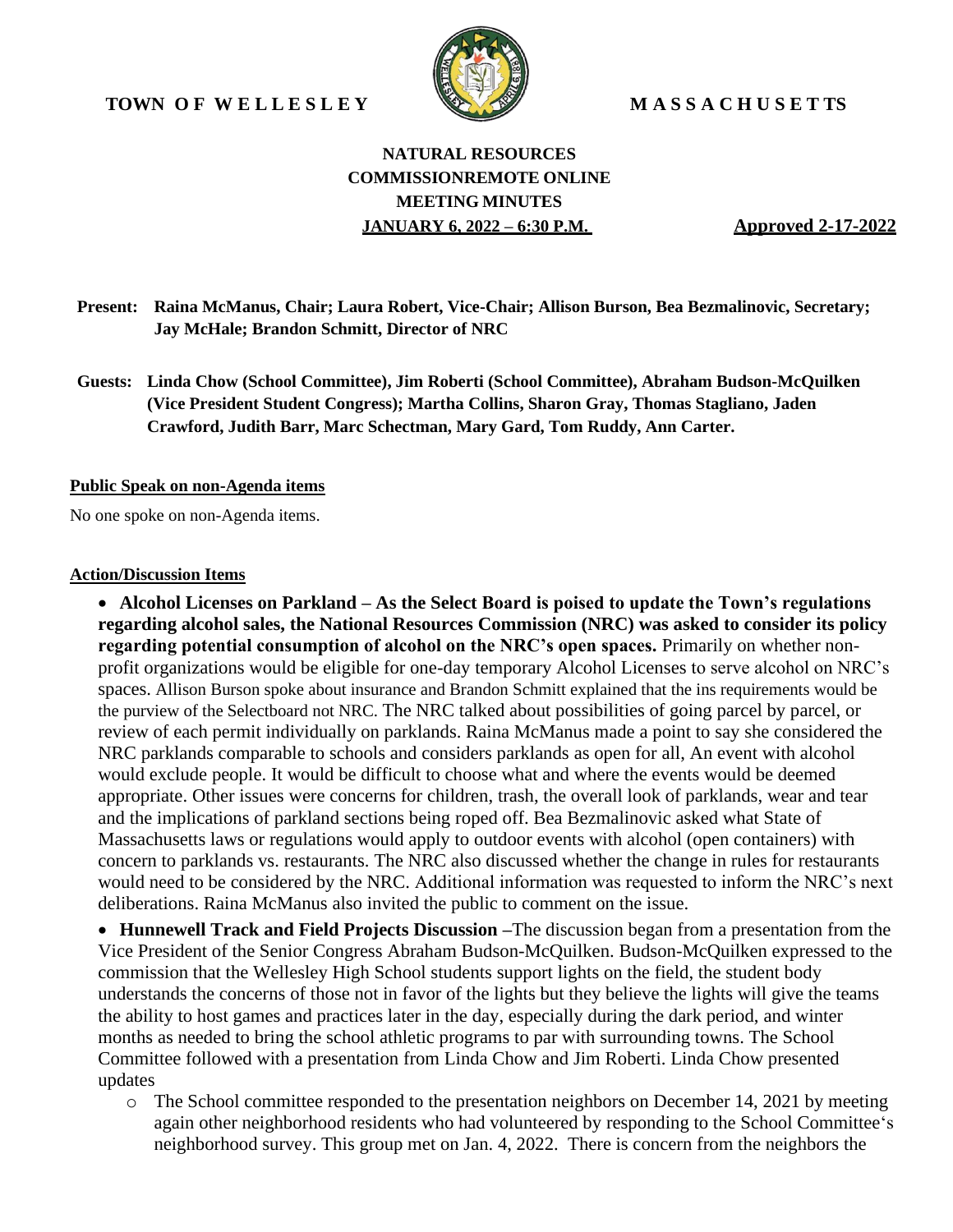lights on the field will be reserved for school use only and not to outside programs. The Committee reviewed lighting usage policy, noise level as pertains to the PA system, traffic and parking concerns, trash and ways to address the "slippery slope" on future lighting usage. Other concerns included the sustainability, impact on wetlands, accountability, impact on property values, process of reviewing policies and the reduction of lights. There are plans for another meeting with the neighborhood advisory group to which a member from the NRC is invited. She talked about the next steps along with NRC approval, Wetlands, Select Board, Design Review Board and the Zoning Board of Appeals.

• The public spoke on the issues following Linda Chow's presentation. Nine community members spoke about lights. Each member was given three minutes.

• First speaker stated that more than 109 stakeholders that are most impacted are opposed, the process has been unfair, representatives were not chosen by the neighborhood, and meetings are not transparent. Lack of parking, Riverfront wetland, 30 yards from neighbor's door, NRC needs to decide on natural resources not public sentiment. Also trees, vegetation, insects, amphibians, birds, mammals, scientific references. Also Senator Creem's proposed legislation to keep Kelvin 4000 vs the proposed 5700. Explore field rental or rental lights, smaller number of nights, consider any opportunity at Sprague.

- o Second speaker spoke in favor of lights, was an elected School Committee official at time of HT&F renovation and also when NRC first asked SC about priorities for HT&F a year ago. ZBA permitting process guards against slippery slope. No promise was made in a public meeting – no public vote. Lights improve quality of life for students and the community. Manage parkland for public benefit.
- o Third speaker long time HS, college and adult soccer referee. Has never been in any stadium where houses are so close to the stadium. Reference sound/PA system and can't imagine living on Smith St. Look at Boston College. No PA system and houses are even further away than with HT&F. Pay attention to security system and "Perceived Noise Level". Town horticulturist confirmed no more trees will fit on the site as sound barrier. Lights off 8:30 Varsity.
- o Fourth speaker expressed the decision is not a public vote issue. Commented the proposed non-binding resolution equals speaking up in mass to influence decision. Mistrust comes from many historical meetings that never make it on the public record. Neighbor reps not chosen by neighbors. Meetings are shielded from public view. School Committee slide deck points to the absence of evidence as the evidence of absence. Fifth speaker volunteered as neighbor rep for concern for environment, quality of life, social justice issues. NRC needs to consider the impacts. Environmental assessment is limited and biased. Did not consider quality of life, physical, social, psychological wellbeing of inhabitants. Survey flawed: poorly framed, limited response categories, overall design. Neighbor panel not elected by neighbors, we are individuals speaking for ourselves. Protests of neighbors not included, no recordings, minutes. Neighborhood rep model is flawed and frustrating. My name was used without my permission to support the proposal even when I don't agree.
- o Sixth speaker supports doing a minority report, consultants are not unbiased, town officials are not disinterested parties. HT&F does not represent my views, implies my agreement, I don't agree. SC states each impact won't be as bad as one thinks. How bad is bad enough? Are we only looking at the bad effect? Conciliation is needed, reasonable noise, temporary lights, see how things work.
- o Speaker seven representing Sustainable Wellesley. All town boards consider impact on carbon emissions and adopt measures to offset additional impact on climate. If lights meter it separately, fuel with 100% renewable energy with certificates or MLP 100%. Possible solar nearby, convert other field lights. This is first project since Article 12, will set direction, NRC should take seriously, set precedent and work to reach carbon reduction goals Town State and Federal.
- o Speaker eight urged to follow NRC policy and criteria which was put on the screen.
- o Speaker nine spoke of adverse consequences of the proposal and problem with incremental improvement strategy and the trust issue. Find a way to clear of acrimony. Hesitant to speak out but close proximity to Fuller Brook land density make it detrimental.
- o
- o Raina McManus stated the divisive nature is not good for the community and is looking for common ground. Laura Robert is suggesting temporary lighting to highlight our athletes. She would not approve the current proposal because it fails a number of impacts. Jay McHale said we have a tough decision and even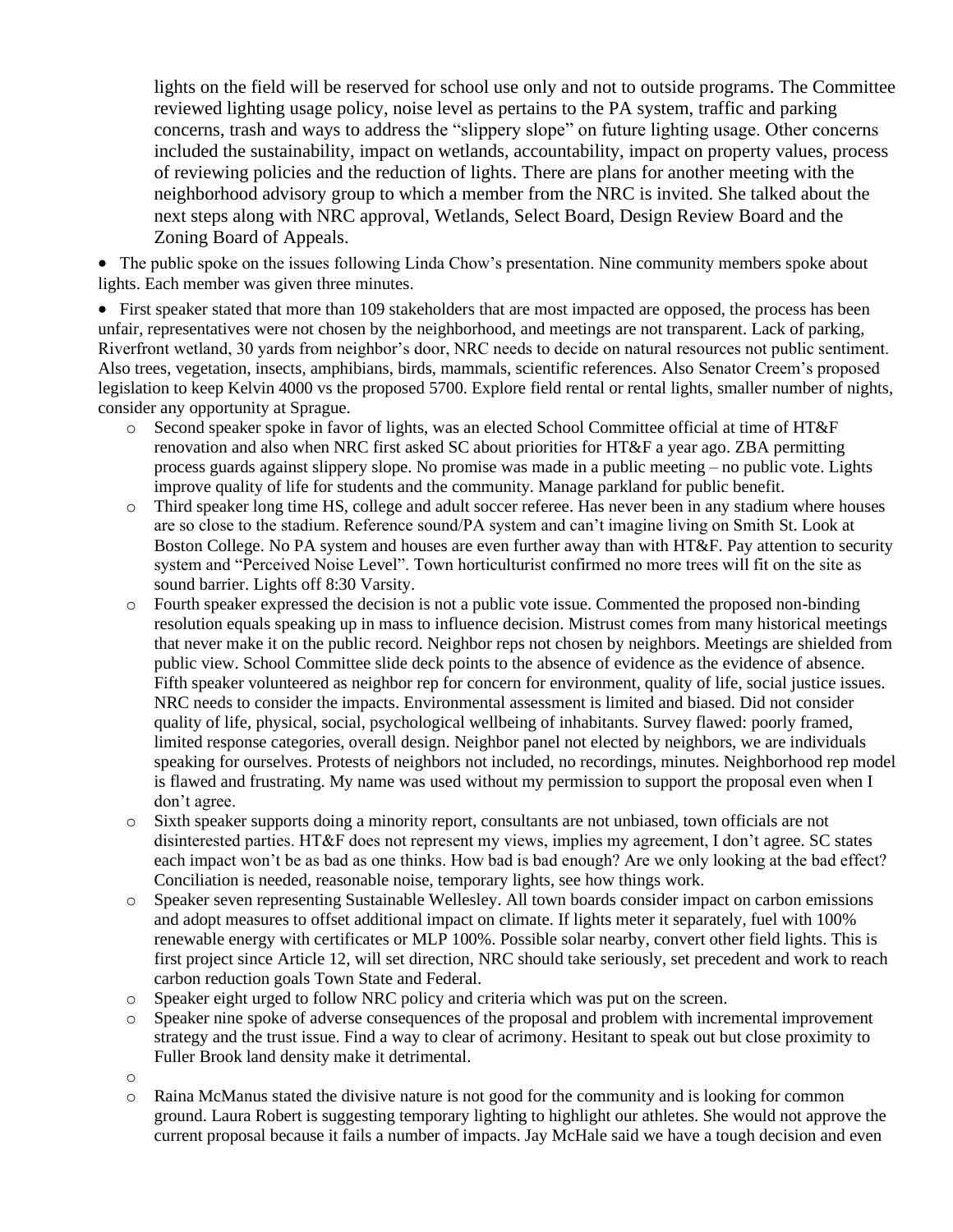if a compromise is made not everyone is going to be happy. We are responsible for parkland for a town and we have to go through the change of use and send it back.

- o Allison Burson agreed that people are putting a lot of time in but looking for a compromise should not be rushed.
- o Bea Bezmalinovic said she was hearing that at least of few nights of light are acceptable with temporary lights. If there is a willingness to accept some number of nights with temporary lights, then there should be some acceptable solution with regular lights. What are the conditions (light use, number of nights and noise level) that would be acceptable And there needs to a timeline and clear process.

Raina McManus reviewed that the next meeting (Thursday, Jan. 20) would be dedicated to just the commission going through our change of use policy and impact criteria compared to the proposal received from the schools

## **Liaison Reports:**

**Trails:** Ms. Robert reported that the Trails Committee are working on guided walks for the spring. They will be posted by the end of March and will be on the Trails Website.

**Community Preservation Committee:** The CPC will be going to advisory the same time as the Natural Resources commission and will discuss NRC project relevant to CPA funding on on January 12, 2022.

**Mobility: Ms. Burson reported that t**here will be an abutters meeting for residents of Walnut Street about the complete street changes to the road. They will then get feedback from trails, though there is not a specific design yet. The goal is to the connections from all the trails. There is another round of Shared Streets grant funding which will go live on Jan. 10 and be due by March (which is small projects like crossing and safety).

**Climate Emergency** – Raina McManus referenced the people caught in a snow storm overnight in cars on a highway and how scary that would be. Bea Bezmalinovic referenced an article in the Boston Globe on Dec. 30, 2021 in reference to the lack of snow. It referenced the fact that [New England is warming faster](https://www.bostonglobe.com/2021/12/30/science/new-england-is-warming-faster-than-rest-planet-new-study-finds/) than the global average [and within New England, Massachusetts is warming fastest.](https://www.bostonglobe.com/2021/12/30/science/new-england-is-warming-faster-than-rest-planet-new-study-finds/)

# **Director's Report:**

- **Open Space Plan**  project is a work in progress.
- **Field Utilization Project**  Responses were due Friday, Jan. 6 but it was extended to Thursday, Jan. 13. At the next meeting we will dedicate time to discuss the submittals.
- **Lawn Conversion Project** The proposal is set and there are a number of firms that are interested in the project (to design custom seed mix, educational material on how we can convert conventionally managed lawns into landscapes that support biodiversity and our local pollinators). The deadline for that is Jan. 27 and will report back on Feb. 3. Also we will work with CPC on the funding for the project.
- **Staff Update -** Human Resources will vote on reclassification on the Wetlands position and the review of job description of the Environmental Education position.

## **Approve Minutes:**

*The approval of minutes for 12/14/2021 was deferred to a future meeting.* 

**Schedule Future Meetings:** The Board will meet again on Jan. 20, 2022 (strictly about the Lighting Proposal).

## **Urgent Items Not Anticipated Prior to 48-hours of Posting:** N/A

# **Adjourn:**

The meeting adjourned at 9:45 PM.